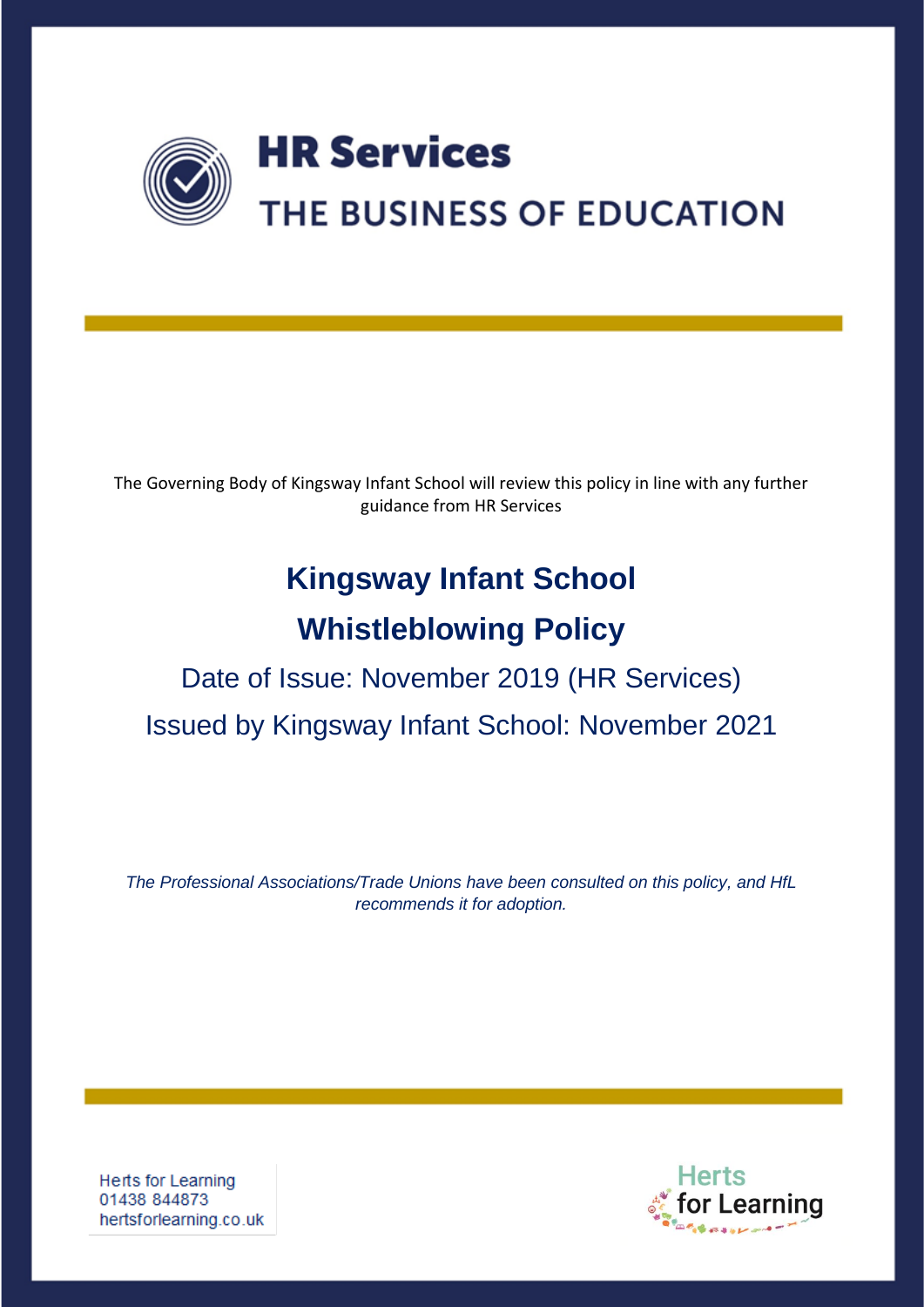## **Contents**



© 2019 Herts for Learning Ltd<br>Kingsway Infant School<br>Issued: November 2021 Review due: November 2022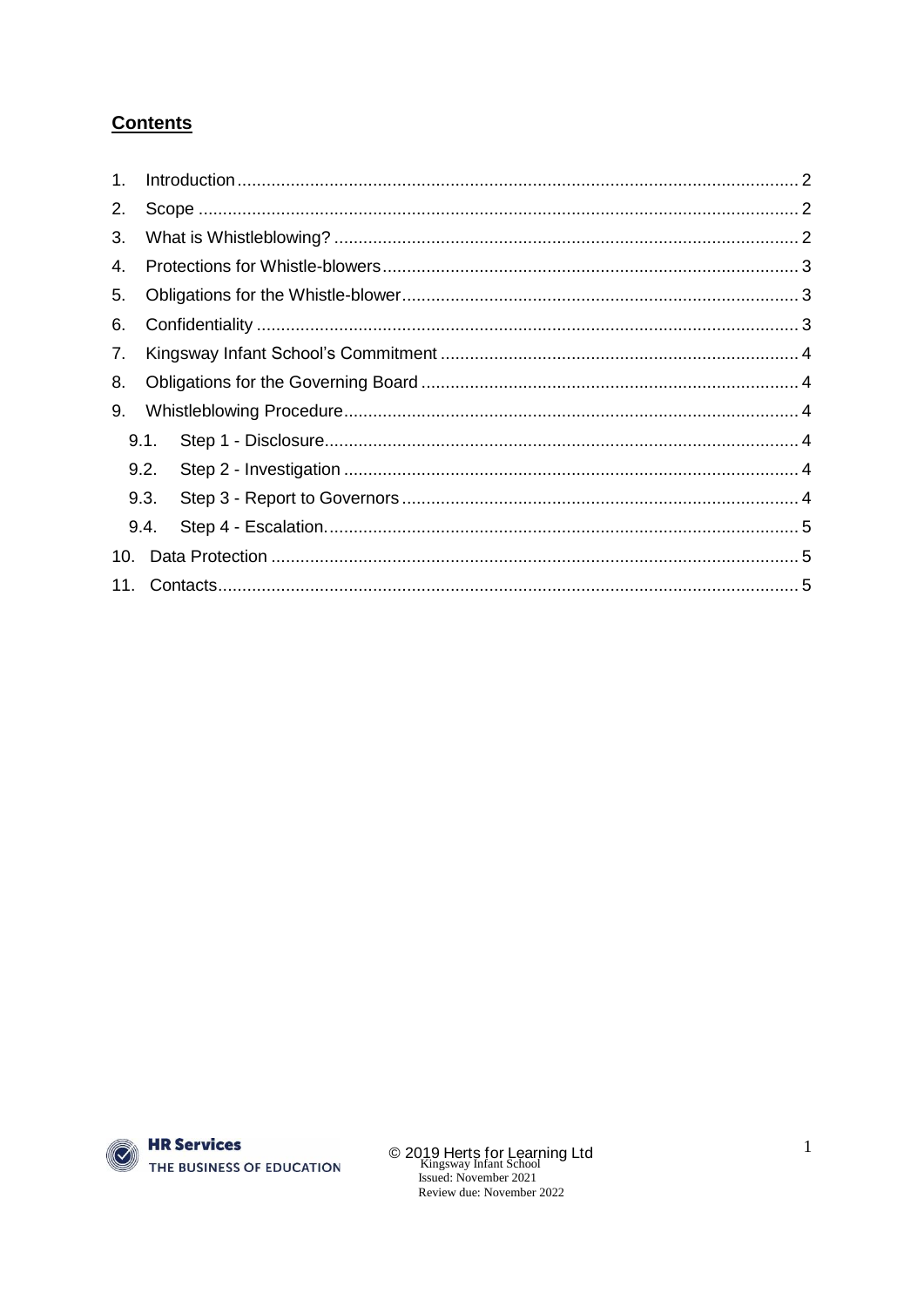## <span id="page-2-0"></span>**1. Introduction**

The aim of this policy is to encourage employees and others who have serious concerns about any aspect of the school to voice those concerns and feel secure in doing so.

It is important that any fraud, misconduct or wrongdoing is reported and properly dealt with. The school encourages all individuals to raise any concerns they may have about the conduct of others or the way in which the school is run.

The school is committed to the principles of honesty and integrity. A culture of openness and accountability is critical to ensuring these values are authentically lived by.

This policy applies to all employees, agency staff, contractors, service providers, adult helpers/volunteers and Governors of the school.

This policy does not form part of any employee's contract of employment and it may be amended at any time.

## <span id="page-2-1"></span>**2. Scope**

If your concern relates to how you have been treated this should be raised under the Grievance or Bullying and Harassment Policies.

The Whistleblowing Policy will not replace any existing policies or procedures. If misconduct is discovered as a result of any investigation under this policy the school's disciplinary policy will be used.

The school encourages individuals to disclose any concerns they may have regardless of whether they are covered by this or another policy.

## <span id="page-2-2"></span>**3. What is Whistleblowing?**

Whistleblowing means the reporting of information that relates to actual or suspected wrongdoing related to a "qualifying disclosure".

A qualifying disclosure is one made in the public interest by the employee who has a reasonable belief that:

- a criminal offence;
- a miscarriage of justice;
- an act creating risk to health and safety;
- an act causing damage to the environment;
- a breach of any other legal obligation;
- concealment of any of the above is being, has been, or is likely to be, committed.

It is not necessary for a whistle-blower to have proof of such an act for the protection of this policy to apply. They must only have a reasonable belief. Potential whistle-blowers should have reasonable grounds for believing the information they are disclosing is accurate.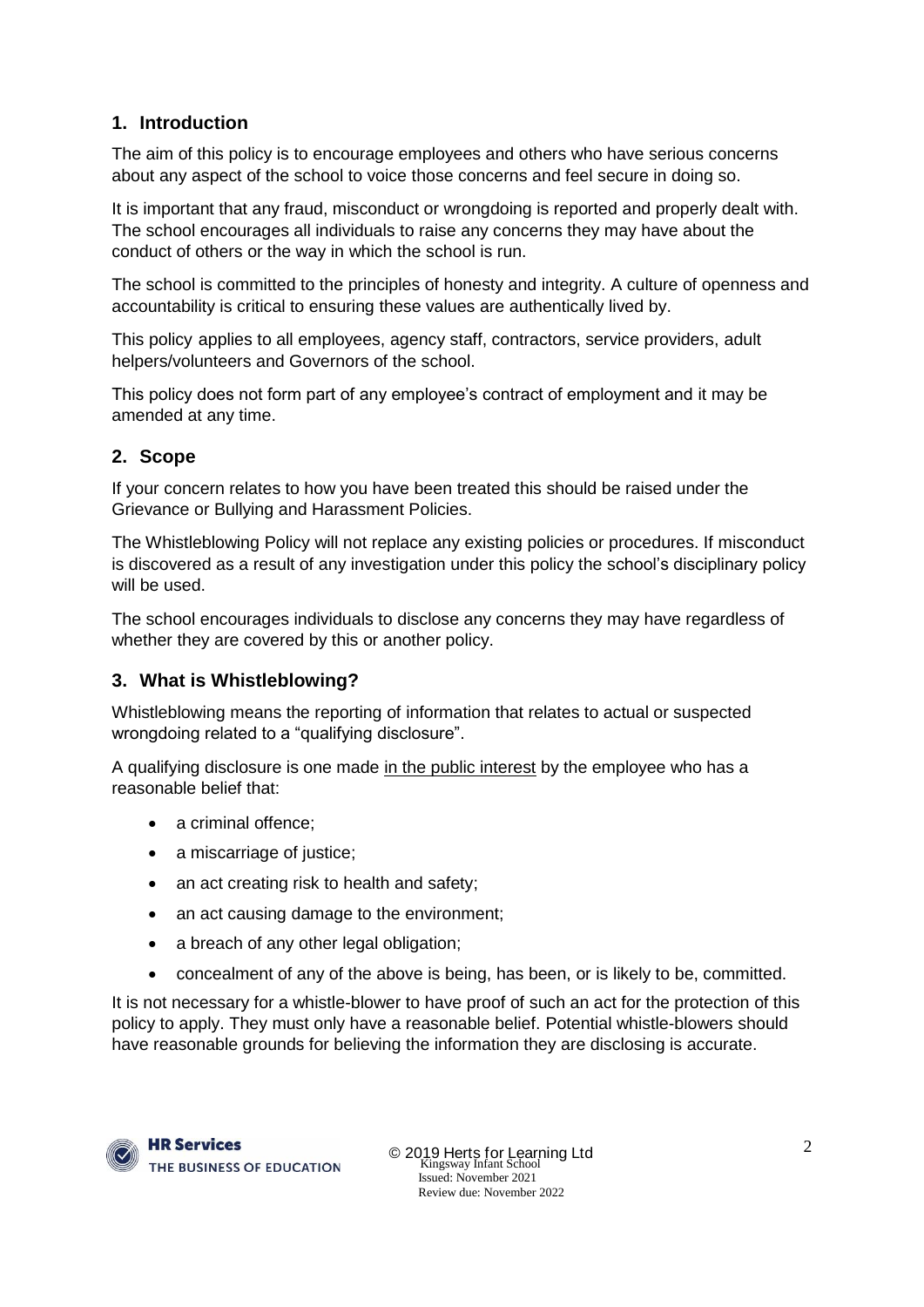Where a disclosure fails to show that one of the six categories of wrongdoing has been or is likely to be occur, it cannot amount to a qualifying disclosure for the purposes of the whistleblowing legislation.

Potential whistle-blowers are encouraged to seek support from their Line Manager, Headteacher or their trade union representative if they are unsure whether to make a disclosure or to access support in making a disclosure, regardless of whether it is qualifying or not.

## <span id="page-3-0"></span>**4. Protection for Whistle-blowers**

This policy has been written to take account of the Public Interest Disclosure Act 1998 and other relevant legislations, which protects employees making disclosures.

A whistle-blower who makes a qualifying disclosure has the right not to be dismissed, subjected to any detriment or victimised, because they have made a disclosure.

Victimisation of a whistle-blower for raising a qualifying disclosure will be a disciplinary offence.

The school will not dismiss anyone on the basis that they have made an appropriate lawful disclosure in accordance with the law and this policy.

Whistle-blowers may seek support and advice from organisations such as the whistle blowing charity Protect [\(https://protect-advice.org.uk](https://protect-advice.org.uk/) / 020 3117 2520) or ACAS [\(www.acas.org.uk\)](http://www.acas.org.uk/).

## <span id="page-3-1"></span>**5. Obligations for the Whistle-blower**

An instruction to cover up wrongdoing is in itself a disciplinary offence. A whistle-blower, who is told not to raise or pursue any concern, even by a person in authority, should not agree to remain silent.

Whistleblowing to an external agency without first using the procedure below may be considered a breach of the school's Code of Conduct.

It is not appropriate to whistle-blow to the media in any circumstances and may be considered gross misconduct.

Maliciously making a false allegation is a disciplinary offence.

## <span id="page-3-2"></span>**6. Confidentiality**

The school encourages individuals to voice their concerns openly. If anyone wishes to raise concerns confidentially, the school will make every effort to keep their identity secret.

The school will consult with the whistle-blower before divulging their identity to any party, including an investigator.

The school does not encourage anonymous disclosures as this may make it harder to establish the credibility of an allegation and may make investigation difficult or impossible. Anonymous concerns will be taken seriously and investigated as far as is possible under this policy.



**HR Services** THE BUSINESS OF EDUCATION

© 2019 Herts for Learning Ltd Kingsway Infant School Issued: November 2021 Review due: November 2022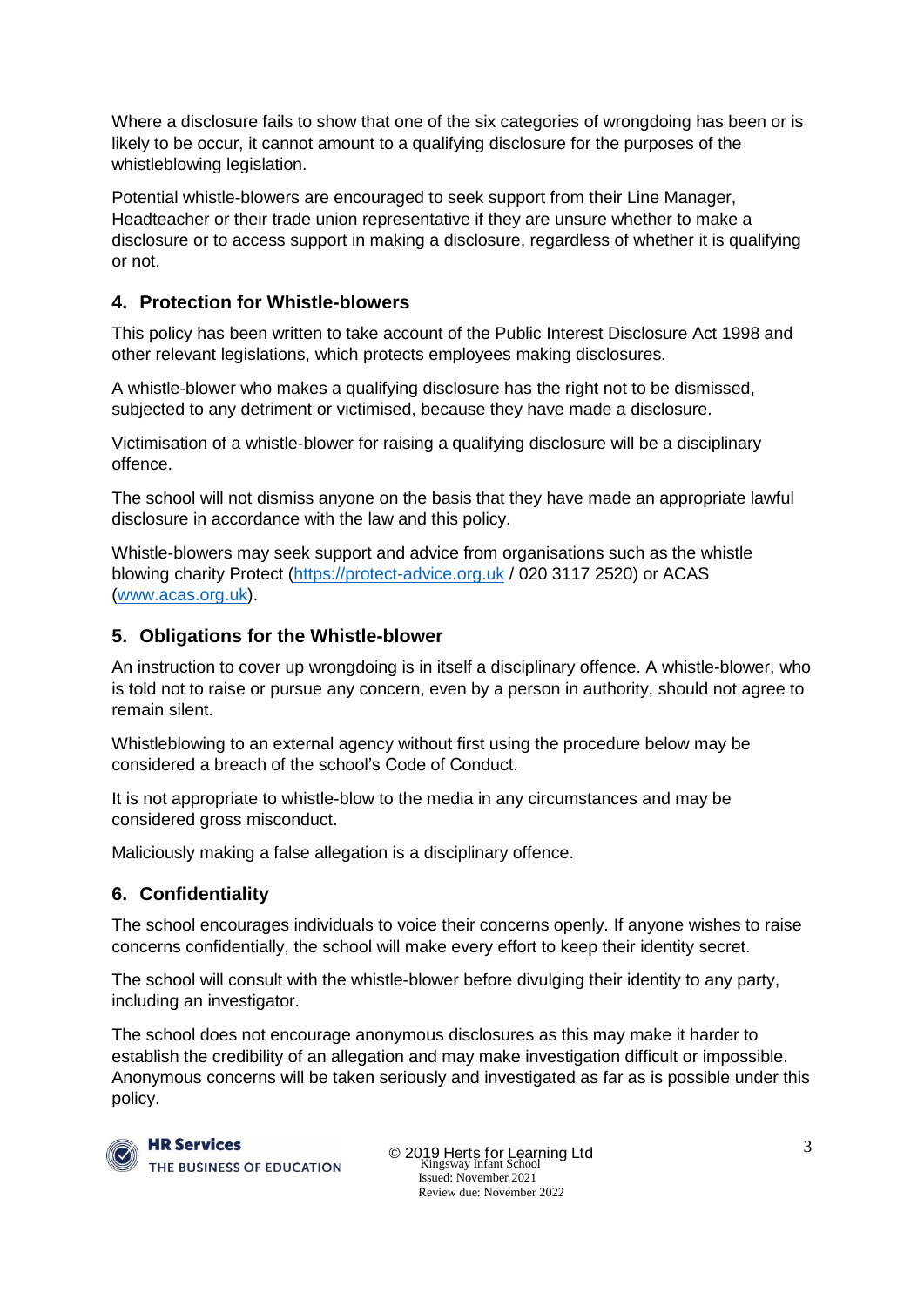## <span id="page-4-0"></span>**7. Kingsway Infant School's Commitment**

Any matter raised under this policy and procedure will be investigated thoroughly, promptly and confidentially.

Where the concerns are about **safeguarding children or young people**, the school's **D**esignated **S**enior **P**erson (DSP) for Child Protection must be notified.

Whilst the school will aim to keep the employee informed of the progress of the investigation and likely timescales, sometimes the requirement for confidentiality will prevent full information about the investigation and any consequential disciplinary action from being disclosed.

## <span id="page-4-1"></span>**8. Obligations for the Governing Board**

An appropriate representative of the school (Headteacher, DSP or Chair of Governors) will inform Hertfordshire County Council as the maintaining authority of any qualifying disclosures at the earliest opportunity.

Concerns regarding financial irregularity will be reported to the Shared Internal Audit Service (SIAS); where concerns relate to Child Protection these will be handled in keeping with the relevant policy of the school and reported to the Local Authority Designated Officer (LADO) where the threshold is met.

## <span id="page-4-2"></span>**9. Whistleblowing Procedure**

## <span id="page-4-3"></span>**9.1. Step 1 – Disclosure**

The whistle-blower should initially raise their concern with the Headteacher. They may do this orally or in writing.

If the concern relates to the Headteacher, the whistleblower should raise the issue with the Chair of Governors. In the absence of the Chair of Governors, an employee may consider discussing any concerns with the school's Deputy DSP named at the end of this policy.

## <span id="page-4-4"></span>**9.2. Stage 2 – Investigation**

The school will arrange an investigation into the concerns raised. This will take place as soon as is reasonably practicable.

The investigation may involve the whistle-blower and other individuals involved, meeting with the investigator and giving a written statement.

At any investigatory meetings, the whistle-blower is entitled to be accompanied by a recognised trade union representative or work colleague.

## <span id="page-4-5"></span>**9.3. Step 3 – Report to Governors**

The investigator will report to the named representative of the Governing Board before any further action is taken, who will decide on potential outcomes including, but not limited to:

- invoking the school's disciplinary process, or other relevant policy
- referral to the Police, Hertfordshire County Council department, government department or regulatory agency



**HR Services** THE BUSINESS OF EDUCATION